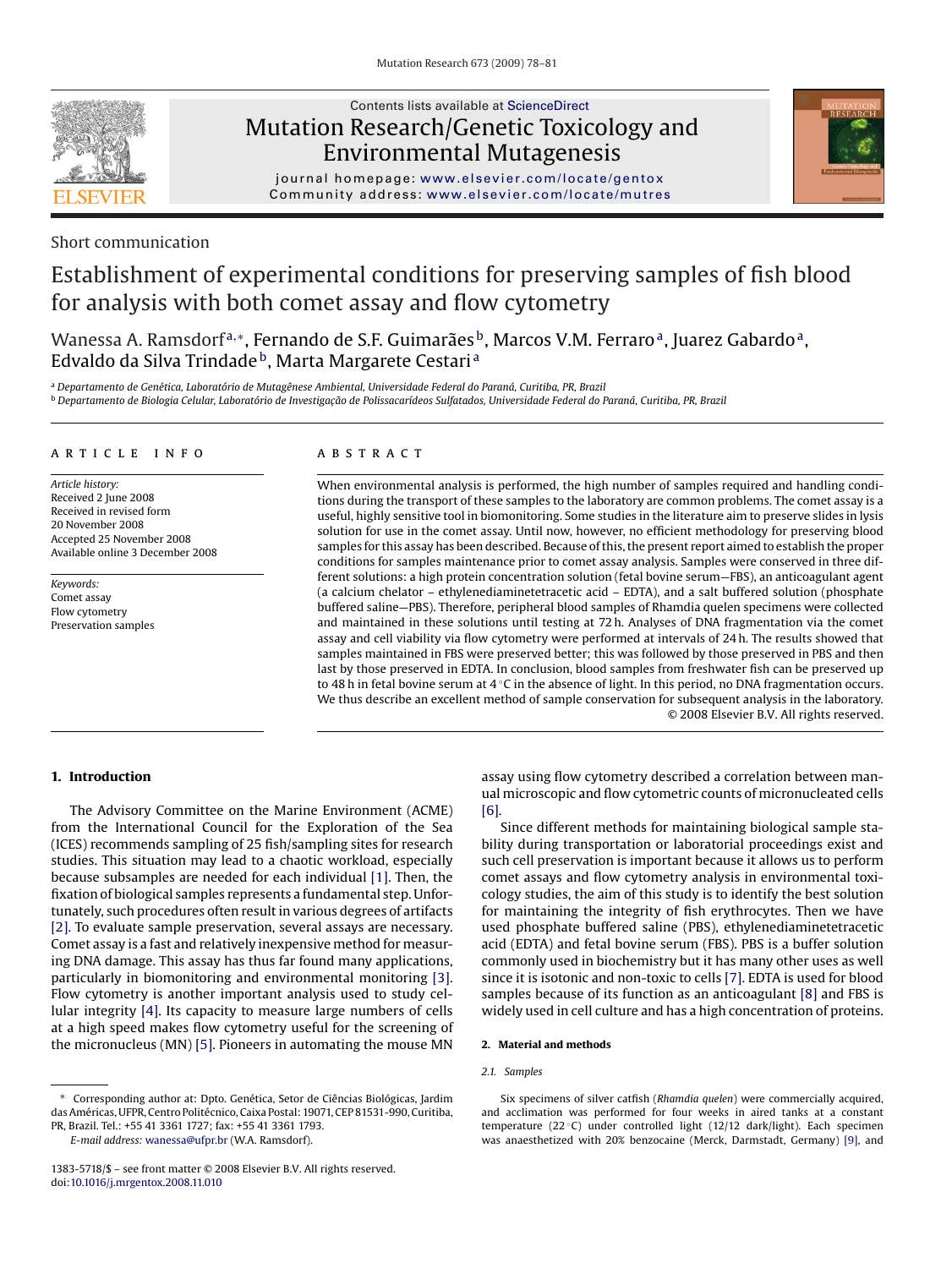<span id="page-1-0"></span>peripheral blood was obtained from the dorsal vessels by vertically puncturing the axilla of the anal fin up until the hemal canal. A total of 10  $\mu$ l of blood sample was stored in 1 ml of phosphate buffered saline (PBS, pH 7.4) and either 1 ml of ethylenediaminetetracetic acid (EDTA, 0.5 M) or 1 ml of fetal bovine serum (FBS). All samples were maintained at 4 ℃ and protected from light. After an interval of 24 h (time 0, 24, 48, and 72 h), comet assay and flow cytometry viability evaluations were performed.

#### *2.2. Alkaline comet assay*

The comet assay was performed with peripheral blood (erythrocytes) as pre-viously described [\[10\]. B](#page-3-0)riefly, 10  $\mu$ l of the homogenized blood derived from each test solution was diluted in 120  $\mu$ l of low melting agarose (LMA) and placed on a slide covered by normal agarose. The slides placed in lyses solution (lysis stock solution: NaCl (2.5 M), EDTA (100 mM), Tris (10 mM), NaOH (0.8%), N-lauryl-sarcocinate (1%); lysis working solution: triton X100 (1%), DMSO (10%) in lysis stock solution), for 24 h at  $4^\circ$ C. In the following step, the slides were first immersed in a solution of NaOH (10N) and EDTA (200 mM), pH > 13 for 20 min, to effect DNA denaturation, and then subjected to electrophoresis at 300 mA and 25 V for 25 min. After neutralization in 0.4 M Tris, pH 7.5 and fixation in ethanol for 10 min, comets were stained with 0.02 g/ml ethidium bromide and scored using a Leica DMLS2 epifluorescence microscope. One hundred comets on each slide were scored visually as belonging to one of five classes, predefined with respect to tail intensity, and each scored comet was given a value of 0, 1, 2, 3, or 4 (from undamaged (0) to maximally damaged (4)) [\[11\]. T](#page-3-0)he sample dilution was necessary in detriment of the greater number of cells per microliter in fishes' blood (in this work we found  $2 \times 10^7$  cells/ $\mu$ l).

#### *2.3. Flow cytometry*

Data acquisition and analysis were performed in focus to scatter features, debris presence, and membrane integrity in a FACScalibur flow cytometer equipped with an argon ion laser tuned to 488 nm. For all measurements, at least 20,000 cells were collected from each sample tube using CellQuest software (Becton Dickinson, San Jose, CA, USA). Data analyses were performed using CellQuest and WinMDI 2.9 software. To evaluate membrane integrity using propidium iodide (PI) uptake, 50  $\mu$ l of blood sample was transferred carefully into the bottom of a test tube. PI was added to a final concentration of 50  $\mu$ g/ml. Samples were gently resuspended and incubated for 10 min at room temperature in the dark. Propidium iodide was used for this reason because it is well known that stain the nucleus of cells without membrane integrity. Since PI is a supravital stain, it can distinguish between necrotic (brightly stained) and viable (negative) cells [\[4\]. T](#page-3-0)his analysis was performed on PI stained from a cell gate to exclude debris in the viability analysis.

#### *2.4. Statistical analysis*

The Kruskal–Wallis test was used in the comet assay to compare the differences between both test solutions (PBS, EDTA, and FBS) and different times (0, 24, 48, and 72 h). For flow cytometry, the obtained data were transformed into  $\sqrt{x+0.5}$  to ensure a normal distribution. These data were submitted to an analysis of variance (ANOVA) with a factorial diagram to determine statistical significance. The Tukey test was performed when the effects of interaction were significant. A *p*-value less than 0.05 was considered statistically significant.

## **3. Results and discussion**

Some reports have suggested the possibility of storing slides in lysis buffer for periods up to four months [\[12\].](#page-3-0) However, reports developed by Belpaeme et al. (1998) have shown a possible effect of storing slides in lysis solution, that produce changes in the comet patterns in samples stored for a prolonged period [\[1\].](#page-3-0)

For the analysis of the optimal solution for sample conservation, the comet assay was performed to evaluate possible DNA damage in blood cells up to 72 h after collection, and compare the samples in different test solutions. Previous observations show that fish blood



**Fig. 1.** Comparison of the comet assay responses (scores) of blood cells for different incubation times (0, 24, 48, and 72 h) and solutions (FBS, PBS, and EDTA).

samples collected with heparin and escorted to laboratory in ice, coagulates. The statistic analysis of comet assay detected significant differences between the DNA damage induced by conservation in FBS and PBS, and differences in DNA preservation were noted between FBS and EDTA as well (0 h: *p* = 0.0201; 24 h: *p* = 0.0285; 48 h: *p* = 0.0484; 72 h: *p* = 0.015 to FBS and PBS and 0 h: *p* = 0.0399; 24 h: *p* = 0.0119; 48 h: *p* = 0.0248; 72 h: *p* = 0.0035 to FBS and EDTA). However, difference between PBS and EDTA was not observed (0 h: *p* = 0.7869; 24 h: *p* = 0.7456; 48 h: *p* = 0.7869; 72 h: *p* = 0.6265). At all times tested, cells preserved in FBS always presented the lowest genetic material damage in comparison to the other solutions (Fig. 1).

The comet assay also allowed us to verify which periods and solutions provided the best blood storage modality for our cell suspensions. The blood samples conditioned either in FBS (*p* = 0.1509) or in PBS (*p* = 0.1597) did not exhibit differences in damage between the testing times. While samples conditioned in EDTA did not present damage differences between time 0 and 24 h (*p* = 0.0724), 24 h and 48 h (*p* = 0.4379), 24 h and 72 h (*p* = 0.4877), and 48 h and 72 h  $(p = 0.9349)$ , they did show significant differences between time 0 and 48 h (*p* = 0.0101), 0 and 72 h (*p* = 0.0128), with timepoints at 48 and 72 h displaying the highest DNA damage (Fig. 1).

Flow cytometry analysis was performed at the timepoints (0, 24, 48, and 72 h) in order to identify the timing of changes in scatter features (P1) and viability (P2). P1 analysis was performed with the aim of detecting apoptotic cells [\[4\]](#page-3-0)*.* The ANOVA clearly showed that there were differences between the storage solutions (*p* < 0.01). The Tukey test revealed differences between PBS and EDTA as well as FBS and EDTA. Then the FBS presented the highest averages, indicating minor morphologic scatter changes in cells. This was followed by PBS and then EDTA (Table 1). P1 analysis still revealed an effect of sampling time, with 72 h being different than the other groups. An interaction for time and solution was not detected. These differences observed only at 72 h indicated by the lower media levels of morphologically intact cells.

The P2 analysis was performed by using propidium iodide in order to verify cellular viability. The ANOVA showed a difference between the treatments ( $p$  < 0.01), indicating a solution effect as well as a time effect. However, we did not observe an interaction

### **Table 1**

Flow cytometry: differences between solutions and differences between times.

|                                                        | Solutions                     |                              |                                           |                                  | Times                                      |                                    |                                   |  |
|--------------------------------------------------------|-------------------------------|------------------------------|-------------------------------------------|----------------------------------|--------------------------------------------|------------------------------------|-----------------------------------|--|
|                                                        | <b>PBS</b>                    | <b>EDTA</b>                  | <b>FBS</b>                                | 0h                               | 24h                                        | 48 h                               | 72h                               |  |
| Average transformed of P1<br>Average transformed of P2 | $122.43^{\text{a}}$<br>40.05c | 46.51 <sup>b</sup><br>43.16c | 127.14 <sup>a</sup><br>24.74 <sup>d</sup> | 105.23 <sup>A</sup><br>$27.72^C$ | 102.16 <sup>A</sup><br>$34.73^{\text{CD}}$ | 99.78 <sup>A</sup><br>$39.14^{CD}$ | 87.61 <sup>B</sup><br>$42.34^{D}$ |  |

Cytometry data were transformed with √x + 0.5, where x was the absolute value of the number of events in 20,000 cells without changes in scatter features (P1) and without viability (P2). Different solutions (PBS, EDTA and FBS) were analyzed over different times (0 h, 24 h, 48 h and 72 h). Small superscript letters (a–d) indicate comparison between solutions and capital superscript letters (A–D) indicate comparison between times, in all situations  $p$  < 0.01. The same letters indicate the lack of a statistically significant difference, and different letters indicate a statistically significant difference.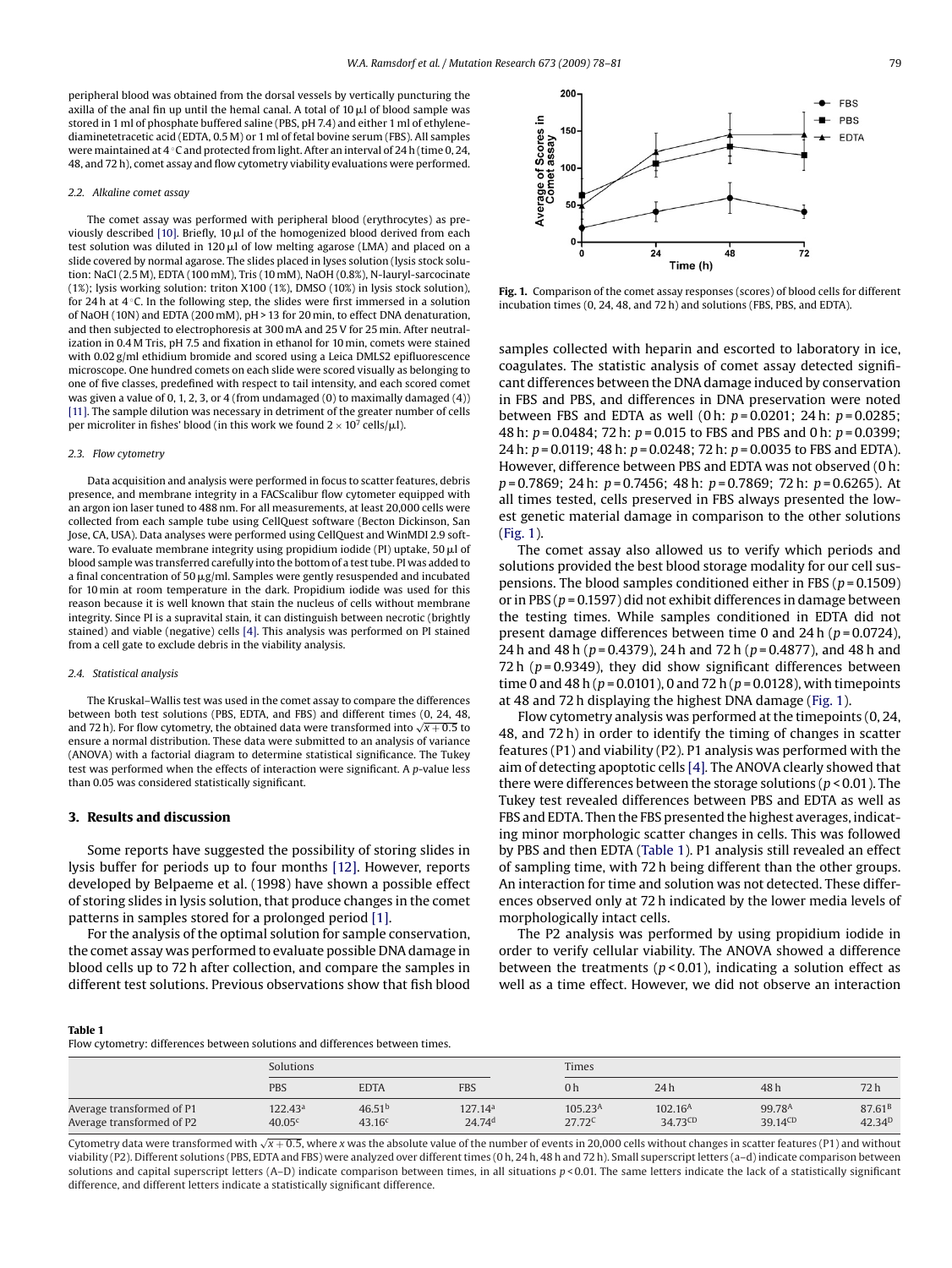

Fig. 2. PI viability of cells gated from R1. Histograms indicate unviable cells dislocated under the bars.

between time and solution. There was no difference between the PBS and EDTA solutions, but differences were present for EDTA and FBS as well as PBS and FBS. EDTA was the solution with the higher number of unviable cells. PBS had fewer unviable cells, and FBS had the lowest number of unviable cells [\(Table 1\).](#page-1-0) The Tukey test showed a difference between the timepoints of 0 and 72 h; the intermediate periods (24–48 h) were similar to both the initial and final timepoints. Fig. 2 shows unviable cells dislocated under the bars.

When the different solutions were compared, we observed that FBS best preserved the fish blood samples collected. There were no significant differences between preservation samples until 72 h after collection; at this point, cells preserved in FBS showed lower DNA damage than cells preserved in the other two solutions. Our results suggest that PBS and EDTA are not sufficient for preserving cell genetic material over time.

These data together show that FBS best preserved both cells and their genetic material. Preservation in PBS was statistically similar to that in FBS in the P1 (morphology analysis), suggesting that PBS provoked little morphological alteration. However, the P2 analysis showed that the cells were unviable. These data confirm the results obtained by comet assay, which showed significantly more DNA breaks in cells maintained in PBS than in FBS. These results may be related to the low osmolarity of PBS (149.14 mM) in comparison to that usually found in cells of freshwater fish (i.e., 292.5 mM in *Salmo trutta* [\[13\]\).](#page-3-0) The osmolarity difference between blood and PBS could have led to a water influx in cells that did not undergo either alteration in their morphology or debris formation. The nucleus may have thus been affected (expelled), reducing cellular viability.

EDTA was used for blood sample preservation because of its function as an anticoagulant. This agent sequesters calcium ions,